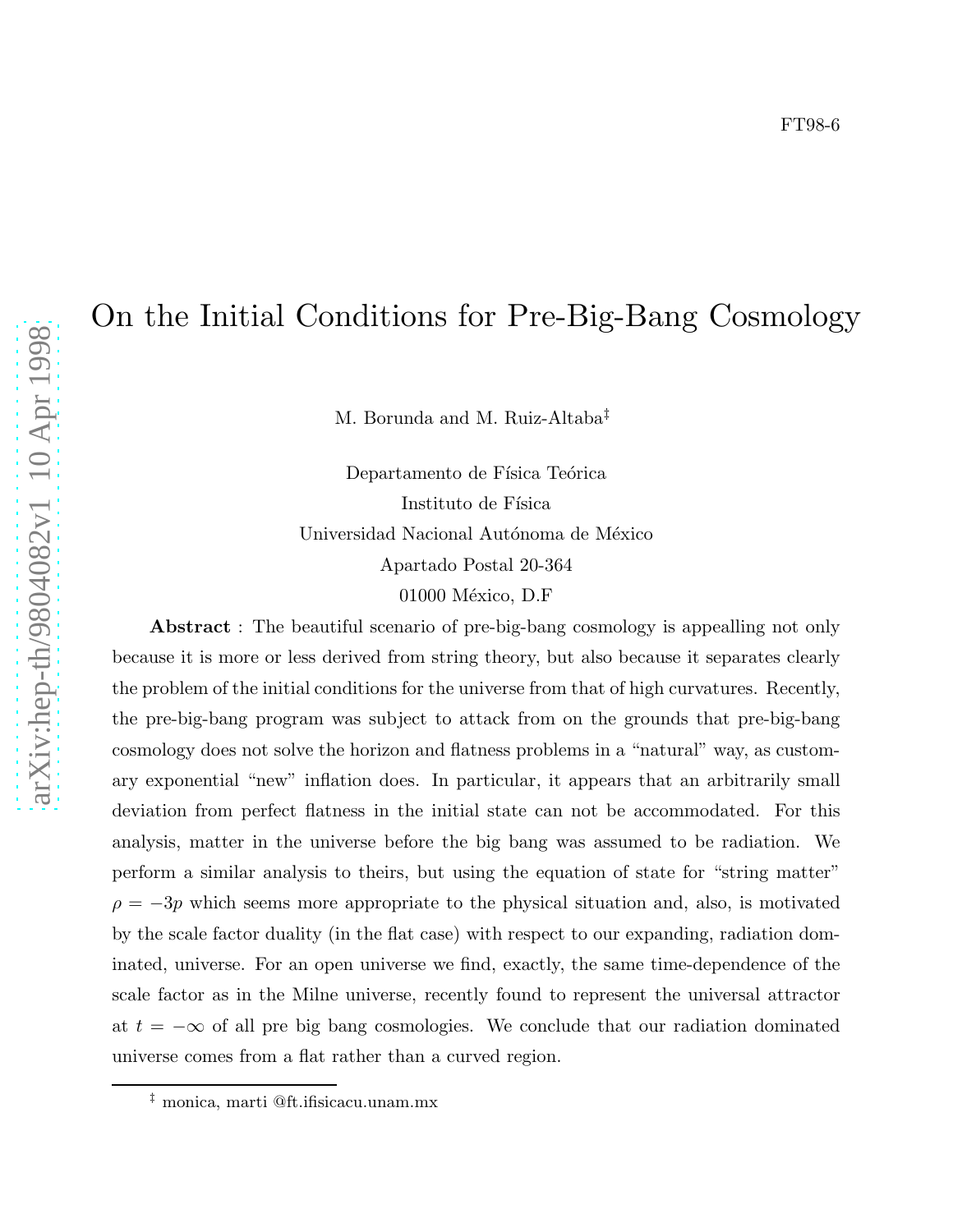# <span id="page-1-0"></span>1. Introduction

The standard cosmological model does not deal with the initial singularity problem. In order to solve this Veneziano and collaborators have developed a stringy cosmology[[1\]\[2](#page-7-0)][[3\]](#page-7-0) [\[4](#page-7-0)] [\[5](#page-7-0)] [\[6](#page-7-0)], mainly based on a property of the low-energy effective action, called scale-factorduality. It is now possible to think physically about the universe before the high curvature, high temperature regime called the big bang. Recently, the horizon problem in the pre-big bang scenario has attracted a great deal of attention [\[7](#page-7-0)] [\[8](#page-7-0)] [\[9](#page-7-0)] [\[10](#page-7-0)] [\[11](#page-7-0)] assuming that the universe, before the big bang was radiation dominated. There is, however, no reason to expect that. Rather, within the validity range of the effective action for the massless modes of the strings, we expect all matter to still behave stringly, effectively as large null strings.

In section 2, motivated by the scale-factor duality, we use the equation of state of string matter in a homogeneous universe. Section 3 shows how these solutions deal with the horizon problem, and we conclude in section 4.

## 2. Cosmic solutions

The equations describing the universe during the pre-big-bang phase  $(t < 0)$  are obtained from the tree-level low-energy effective action of strings[[12\]](#page-7-0)

$$
S = -\frac{1}{16\pi G} \int d^4x \sqrt{|g|} e^{-\phi} (R + \partial_\mu \phi \partial^\mu \phi) + \sum_{\text{matter}} \int d^4x \sqrt{|g|} \mathcal{L}_{\text{matter}} \tag{2.1}
$$

where  $g_{\mu\nu}$  is the four dimensional space-time metric,  $\phi$  is the dilaton field, and  $\mathcal{L}_{\text{matter}}$ accounts for all other fields (including the Kalb-Ramond field).

In a Friedman-Robertson-Walker background, the metric is

$$
ds^{2} = dt^{2} - a^{2}(t) \left\{ \frac{dr^{2}}{1 - kr^{2}} + r^{2} d\theta + r^{2} \sin^{2} \theta d\phi^{2} \right\}
$$
 (2.2)

where  $a(t)$  is the cosmic scale factor and  $k = 0, \pm 1$ . The equation of motion for a homogeneous dilaton  $\phi(t)$  is

$$
\dot{\phi}^2 - 2\ddot{\phi} - 6\dot{\phi}H + 6\frac{\ddot{a}}{a} + 6H^2 + 6\frac{k}{a^2} = 0
$$
\n(2.3)

where  $H = \dot{a}/a$  is the Hubble constant.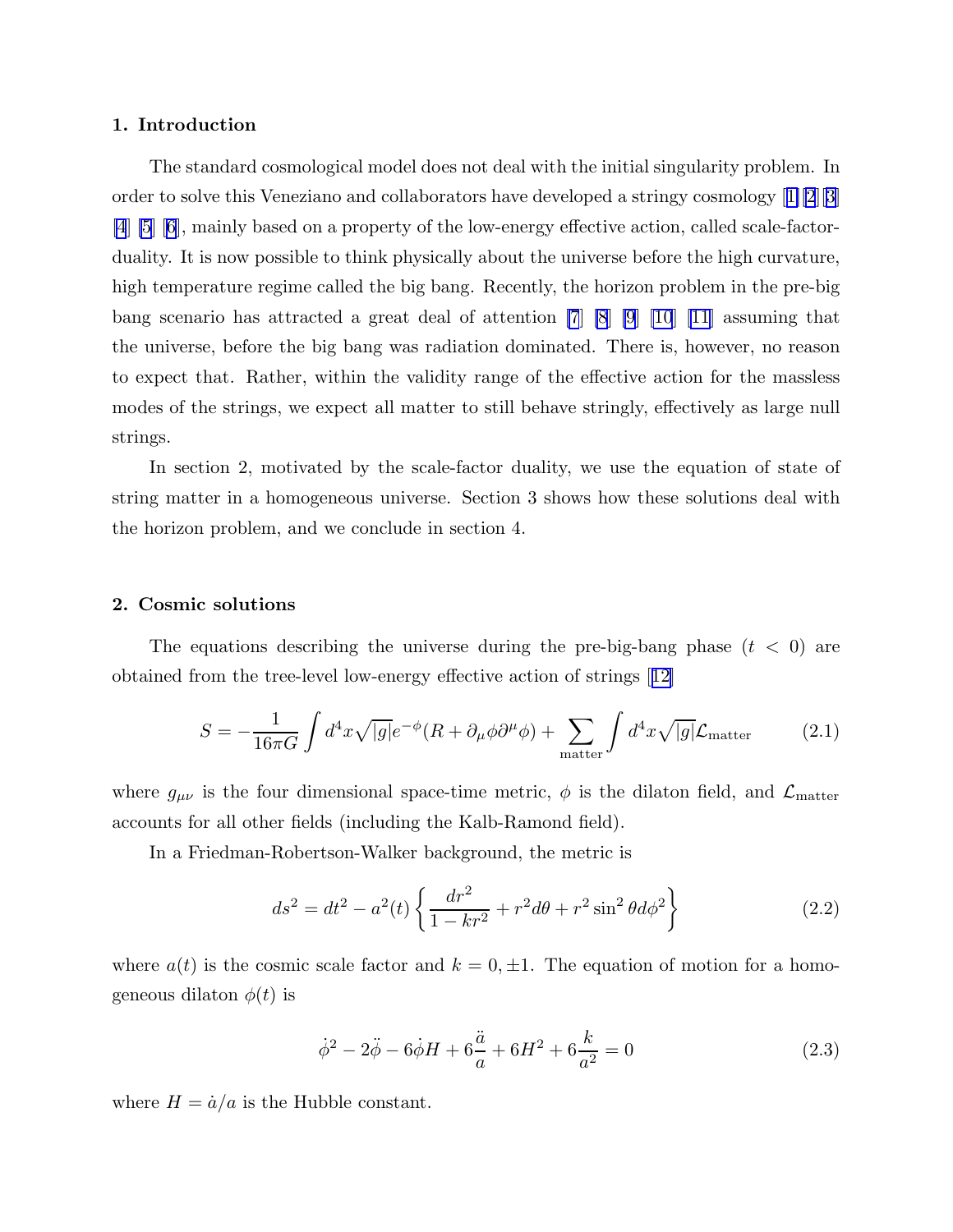<span id="page-2-0"></span>The Einstein equations are

$$
2(R^{\nu}_{\mu} + \nabla_{\mu}\nabla^{\nu}\phi) = 16\pi Ge^{\phi}T^{\nu}_{\mu}
$$
\n(2.4)

where $T_{\mu\nu}$  is derived from  $\mathcal{L}_{\text{matter}}$ . By combining the time component of (2.4) with ([2.3](#page-1-0)), we get the equation for the energy density

$$
6H^2 - 6\dot{\phi}H + \dot{\phi}^2 + 6\frac{k}{a^2} = 16\pi Ge^{\phi}\rho
$$
 (2.5)

and from the space component of (2.4), the equation for the pressure

$$
3H^2 + \dot{H} - H\dot{\phi} - 2\frac{k}{a^2} = 8\pi Ge^{\phi}p
$$
 (2.6)

Thethree equations  $(2.3)$  $(2.3)$  $(2.3)$ ,  $(2.5)$  and  $(2.6)$  describe a homogenous and isotropic universe (we disregard throughout spatial fluctuations, otherwise important for structure formation). In order to solve them we need an equation of state. Using radiation  $\rho = 3p$ , it is easy to see that one solution is given by our post big bang  $(t > 0)$  radiation dominated universe,  $k = 0$ ,  $a(t) \sim t^{1/2}$ ,  $\phi$  = constant. Using the cosmological form of T-duality dubbed scale-factor duality[[1](#page-7-0)] this solution is mapped to a pre-big-bang universe with increasing Newton's constant

$$
G_N = \ell_{st}^2 e^{\phi} \tag{2.7}
$$

which satisfies equations  $(2.3)$  - $(2.6)$  with  $(t < 0)$ ,

$$
a(t) = a_0 \left(-\frac{t}{t_0}\right)^{-1/2} \tag{2.8}
$$

$$
\phi(t) = \phi_0 - 3\ln\left(-\frac{t}{t_0}\right) \tag{2.9}
$$

This universe, with initially vanishing Newton's constant and scale factor, i.e., initially flat and empty, is the reasonable initial condition for a stringy cosmology. As emphasized by Veneziano, this initial condition is no less reasonable than the usual one in standard inflationary cosmology, namely a very hot and curved one. The interest of the pre-big bang scenario is that the initial condition is a separate issue from the behavior of matter at high temperature and energy. Interestingly enough, the duality transformation not only takes t to  $-t$  and  $a$  to  $1/a$ , but it also changes the dilaton and, most curiously, changes also the equation of state[[1](#page-7-0)]

$$
\rho = -3p \tag{2.10}
$$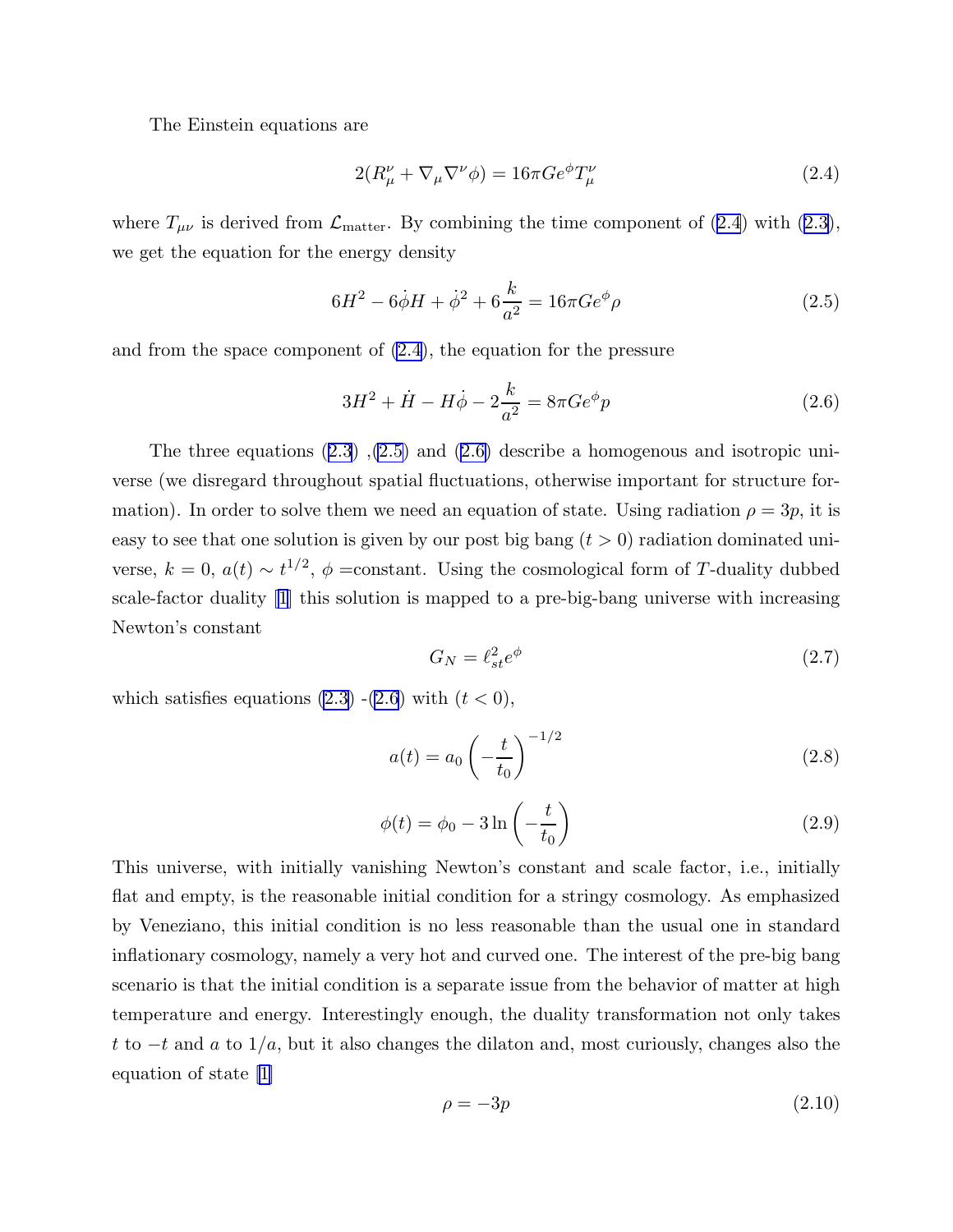<span id="page-3-0"></span>This equation of state represents string matter[[13\]](#page-7-0).

We wish to investigate the stability under a variety of initial conditions of the above pre-big-bang scenario. In particular, we are interested in whether enough inflation can take place while  $t < 0$  to solve the problems of standard non-inflationary cosmology. Following theideas in [[9](#page-7-0)], we study what happens when  $k \neq 0$ . Note that, in this case, there is no abelian T-duality, and the non-abelian duality exists but it has no spherical symetry [\[14](#page-7-0)]. Thus, we cannot find pre-big-bang cosmological solutions from post big bang ones, but of course we can just solve the equations directly. Since the equation of state describing stringy matter is a local feature of the equations, it should be insensitive to the global nature of the universe. We thus use, for  $t < 0$ , the same equation of state  $(2.10)$  for  $k = ±1$  as for  $k = 0$ . At very early times  $(t → -∞, φ → -∞)$ , all interactions are turned off, and thus what equation of state we use to simulate the dynamics of all the fields other than the metric and the dilaton is actually irrelevant. However, in later stages of the pre-big-bang evolution, when gravity starts inflating the universe, it should make a difference. We are not interested in periodic universes, so we will concentrate on  $k = 0$ and  $k = -1$ .

For an open universe, with spatial curvature  $k = -1$ , we find two possible universes

$$
a(t) = \frac{1}{\sqrt{3}}(-t)
$$
  

$$
\phi(t) = \phi_0 + 6\ln\left(-\frac{t}{t_0}\right)
$$
 (2.11)

and

$$
a(t) = \sqrt{3}(-t)
$$
  

$$
\phi(t) = \phi_0 + 2\ln\left(-\frac{t}{t_0}\right)
$$
 (2.12)

As we can see, the dilaton field is singular at both ends of the time evolution,  $t\rightarrow -\infty$ and  $t \to 0^-$ . However, this does not mean that there is a strong-coupling regime in the far past. At very early times the equations of motion are a bit different because spatial and time derivatives are of comparable importance and in this treatment we are neglecting spatial derivatives. As shown in[[15\]](#page-7-0) once the spatial gradients are taken into account there is a generic early-time attractor which corresponds to the Milne universe, which eventually (as t goes from  $-\infty$  to 0) would turn in ours solution.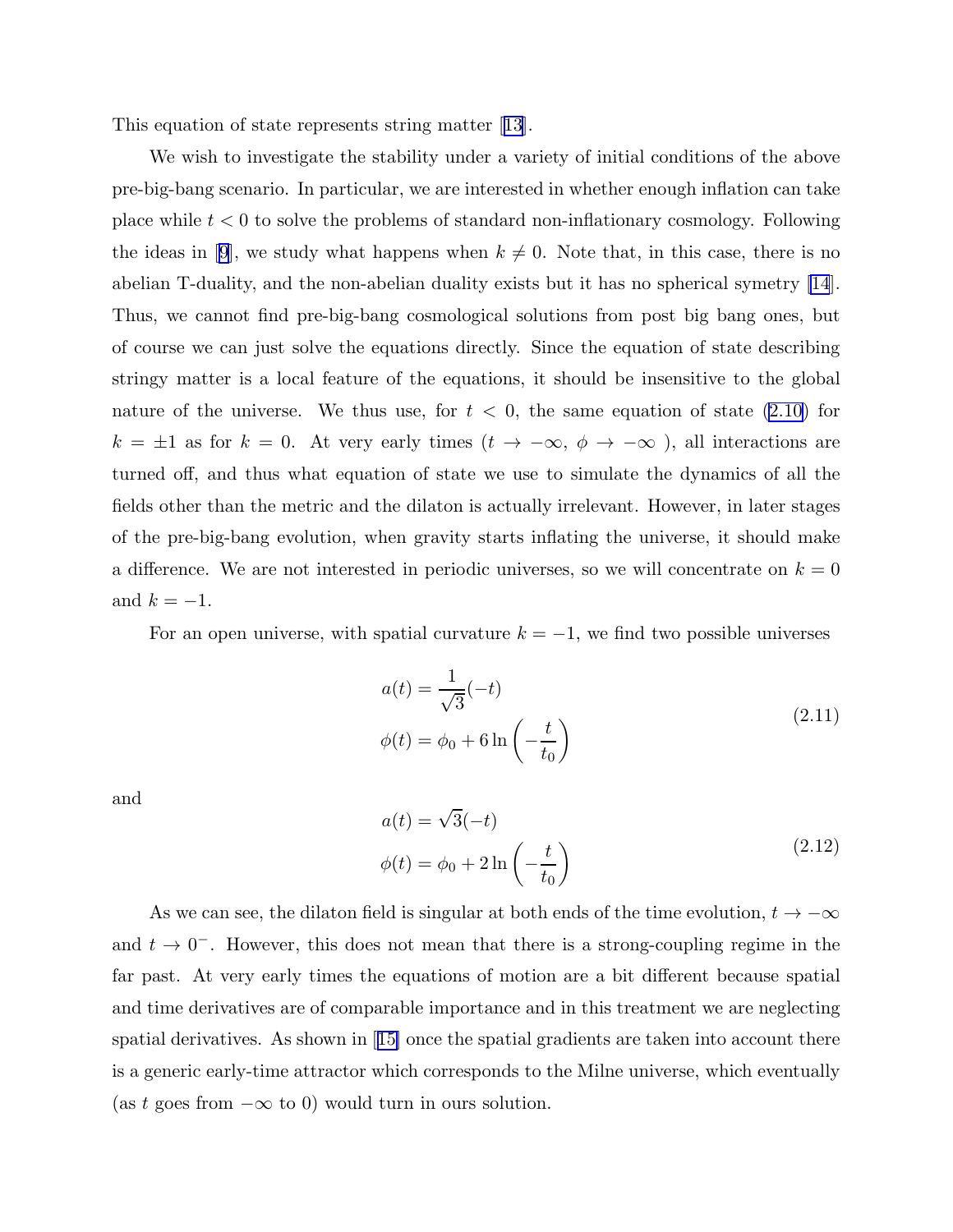To map the above solutions to the Einstein frame, we use the conformal rescaling[[16\]](#page-7-0)

$$
\tilde{g}_{\mu\nu} = g_{\mu\nu}e^{-\phi}
$$
\n
$$
\tilde{\phi} = \phi
$$
\n(2.13)

whereby the scale factor for  $k = 0$  takes the form

$$
\tilde{a}(\tilde{t}) \sim (-\tilde{t})^{2/5} \tag{2.14}
$$

whereasthe scale factor for the solution  $(2.11)$  $(2.11)$  with  $k = -1$  goes like

$$
\tilde{a}(\tilde{t}) \sim (-\tilde{t}) \tag{2.15}
$$

while for  $(2.12)$  is constant and thus all the dynamics are governed by the dilaton.

Note that neither in the string frame nor in the Einstein frame we do get an accelerated solution for  $k = -1$  since  $\ddot{a}(t) = \ddot{a}(\tilde{t}) = 0$ , [\[17](#page-7-0)]. This is of some relevance, because the prebig-bang flat universe is accelerated corresponding to a post-big-bang decelerated universe (ours), but for an open universe the pre-big bang solution is linear in time. This is not very appealling, as we shall see. Still, due to the ugly behavior of the dilaton, equations ([2.11](#page-3-0)) and([2.12\)](#page-3-0), much care should be exercised to interpet the solution physically.

#### 3. Constraints on initial conditions

A condition to solve the horizon problem (in the Einstein frame, thus the tildes) is [\[18](#page-7-0)]

$$
d_{\text{HOR}}(\tilde{t}_f) = \tilde{a}(\tilde{t}_f) \int_{\tilde{t}_i}^{\tilde{t}_f} d\tilde{t}' / \tilde{a}(\tilde{t}') > \tilde{a}(\tilde{t}_f) H_0^{-1} / \tilde{a}_0
$$
\n(3.1)

where  $H_0^{-1}$  $i_0^{-1}$  is the size of the observed Universe  $(H_0^{-1} \sim 10^{28} \text{cm})$ ,  $\tilde{t}_f$  is the time by which the horizon problem is solved and  $\tilde{t}_i$  the time when inflation began. In order to solve the horizon problem, this condition, equation (3.1) , must be satisfied in the Einstein frame as well as in the string frame. We compute our calculations in the string frame. For us,  $t_i$ and  $t_f$  determine the time range when the pre-big-bang description we are using remains valid. There is little reason to expect  $t_i$  to be anything else other than  $-\infty$ : one of the conceptual beauties of the pre big bang scenario is that the inital state is empty flat space, a very perturbative string vacuum. As for  $t_f$ , it should be of order  $-t_{\text{Planck}}$ , we will estimate it carefully below. Obviously, letting  $t_i \rightarrow -\infty$  we see from (3.1) that the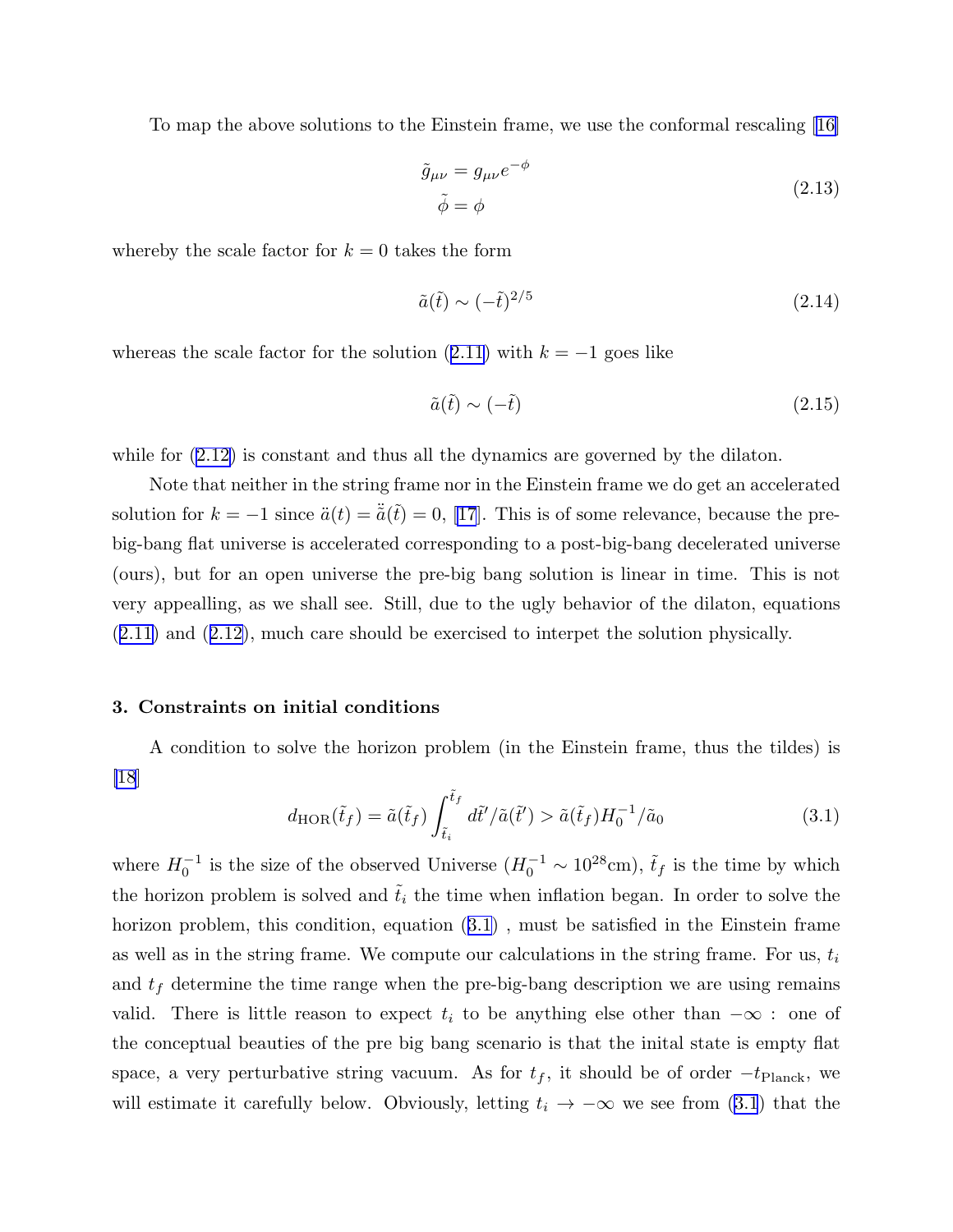horizon problem is solved both for  $k = 0$ . Still, it is of some interest to ask how long did the universe have to behave stringly before the big bang in order for it to come out free of flatness and horizon problems from the high curvature epoch (around  $t = 0$ ).

Let us now compute the amount of expansion required to solve the horizon problem, which is given by the ratio[[9\]](#page-7-0):

$$
Z = \frac{H(t_f)a(t_f)}{H(t_i)a(t_i)}
$$
\n(3.2)

Experimentally (or rather, observationally), we need

$$
Z > e^{60} \tag{3.3}
$$

in order to solve the horizon problem for our big universe.

In the string frame the amount of inflation for a flat space using([2.8](#page-2-0)) turns out to be

$$
Z = \left(\frac{(-t_i)}{(-t_f)}\right)^{3/2} \tag{3.4}
$$

using([2.9](#page-2-0)) it is also true that

$$
Z = \left(\frac{e^{-\phi(t_i)}}{e^{-\phi(t_f)}}\right)^{1/2} \tag{3.5}
$$

From  $(3.3)$  and  $(3.4)$ , it follows that

$$
t_i < e^{40} t_f \tag{3.6}
$$

and

$$
e^{\phi(t_f)} > e^{120} e^{\phi(t_i)} \tag{3.7}
$$

Since we are dealing with low-energy effective action we have two constraints on the solutions obtained from for the time when inflation ends  $t_f$ . Since our effective action stops being valid when gravity becomes strongly coupled, we expect the pre big bang inflationary epoch to be over by the time  $t_f$  when

$$
e^{\phi(t_f)} \le 1\tag{3.8}
$$

Similarly, the same effective action remains valid only while the curvature is not too big:

$$
H^{-1}(t_f) \sim (-t_f) \ge l_{st} \tag{3.9}
$$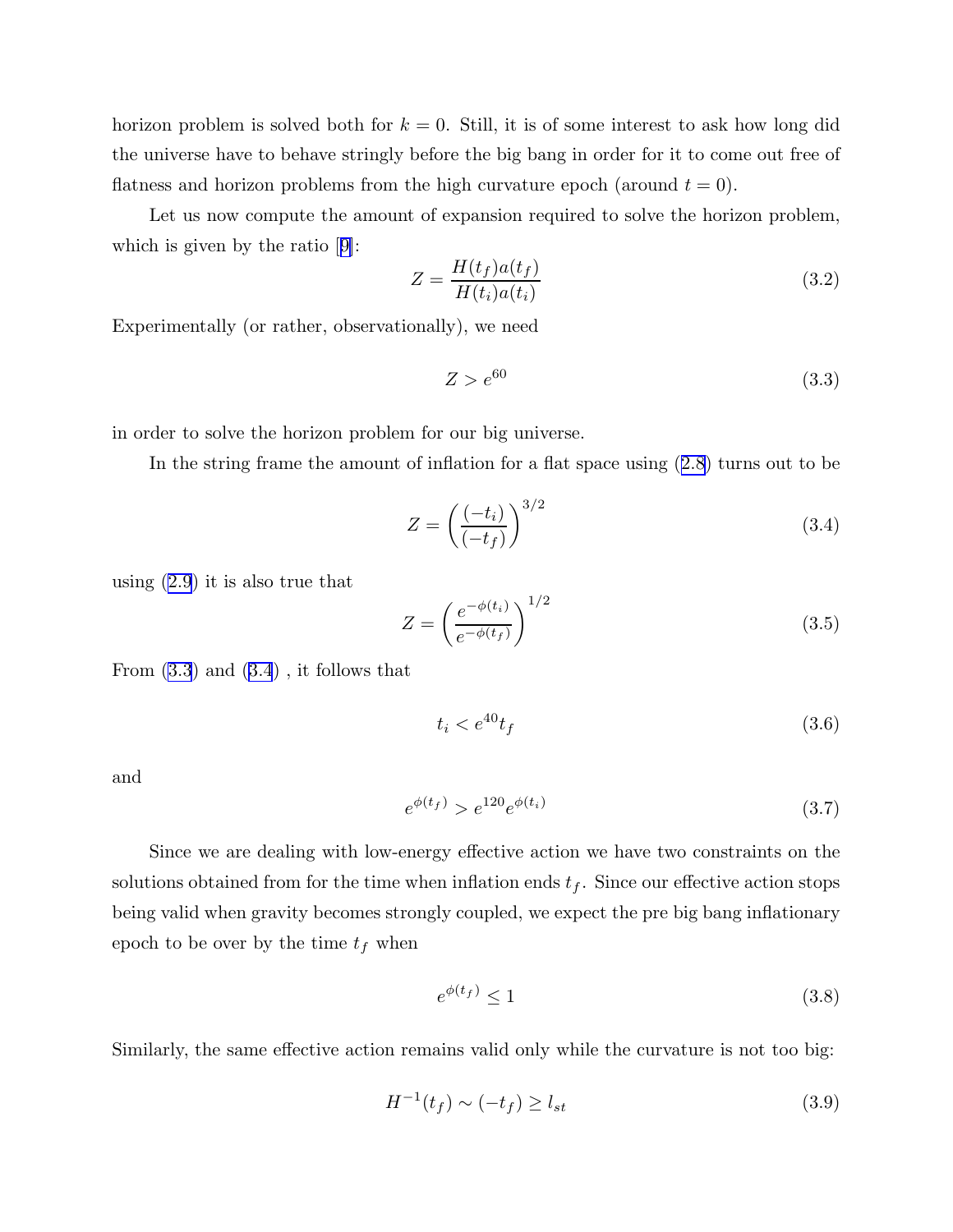When  $k = 0$ , these two requirements coincide, and the amount of inflation is thus

$$
Z = \left(\frac{-t_i}{l_{\rm st}}\right)^{3/2} \tag{3.10}
$$

which means that  $t_i < -10^{17} l_{st}$  in order to solve the horizon problem. Note that as  $t_i < t < t_f$  it is true that  $e^{\phi(t_f)} < 1$ 

Fromthe solutions for  $k = -1$ , equations ([2.11\)](#page-3-0) and ([2.12](#page-3-0)), we notice that in both cases  $e^{\phi(t_i)}$  can be very large, but our equations remain valid only as long as  $e^{\phi(t_i)} \geq 1$ which implies  $t_i > -10^{-9} \ell_{st}$  for the first solution [\(2.11\)](#page-3-0) ridiculously small and even more ridiculously  $t_i > -10^{-27} \ell_{st}$  for the second one [\(2.12\)](#page-3-0).

The calculation of the amount of inflation Z for negative curvature is difficult because there is no accelerated solution, that is why we would rather not use a naive one. In any case the interval of time in which our solutions is reliable,  $t_i < t < t_f$ , is extremely small since  $G_N$  is decreasing with time, which means that the time by which the universe starts to expand  $t_i$  has to be close to the big bang  $t = 0$ . Because this is not an accelerated solution we do not have enough time to solve the horizon problem. It would seem that nothing works out for negative curvature, but this is actually good news. It is clear that, for some time, we can solve the horizon problem if we start with a flat region. Now, a region with negative/positive curvature between an infinitely big flat space cannot inflate and get into what our observable universe is today. In other words, it seems that our radiation dominated universe comes from a flat rather than a curved region. Of course we would rather not fall into an anthropic explanation, but initial conditions are rather hard to explain, unless we do it a posteriori.

### 4. Conclusions

As (3.10) shows, there is a restriction on the beginning of the pre-big bang inflation in order to solve the horizon problem. For negative curvature, however, it is not posible to solve it. We attribute this to two reasons. First, we do not get an accelerated phase, and as standard cosmology says, we need an accelerated phase in order to solve the horizon problem. Secondly, as we go back in time, the dilaton increases (opposite to that for flat space) and our tree-level low-energy effective action([2.1](#page-1-0)) breaks down.

Pre-big-bang cosmology requires a flat space[[19\]](#page-7-0) in order to solve succesfully the horizon problem, which is a much more appealling initial state than the hot and highlycurved space postulated by standard (inflationary) cosmology.